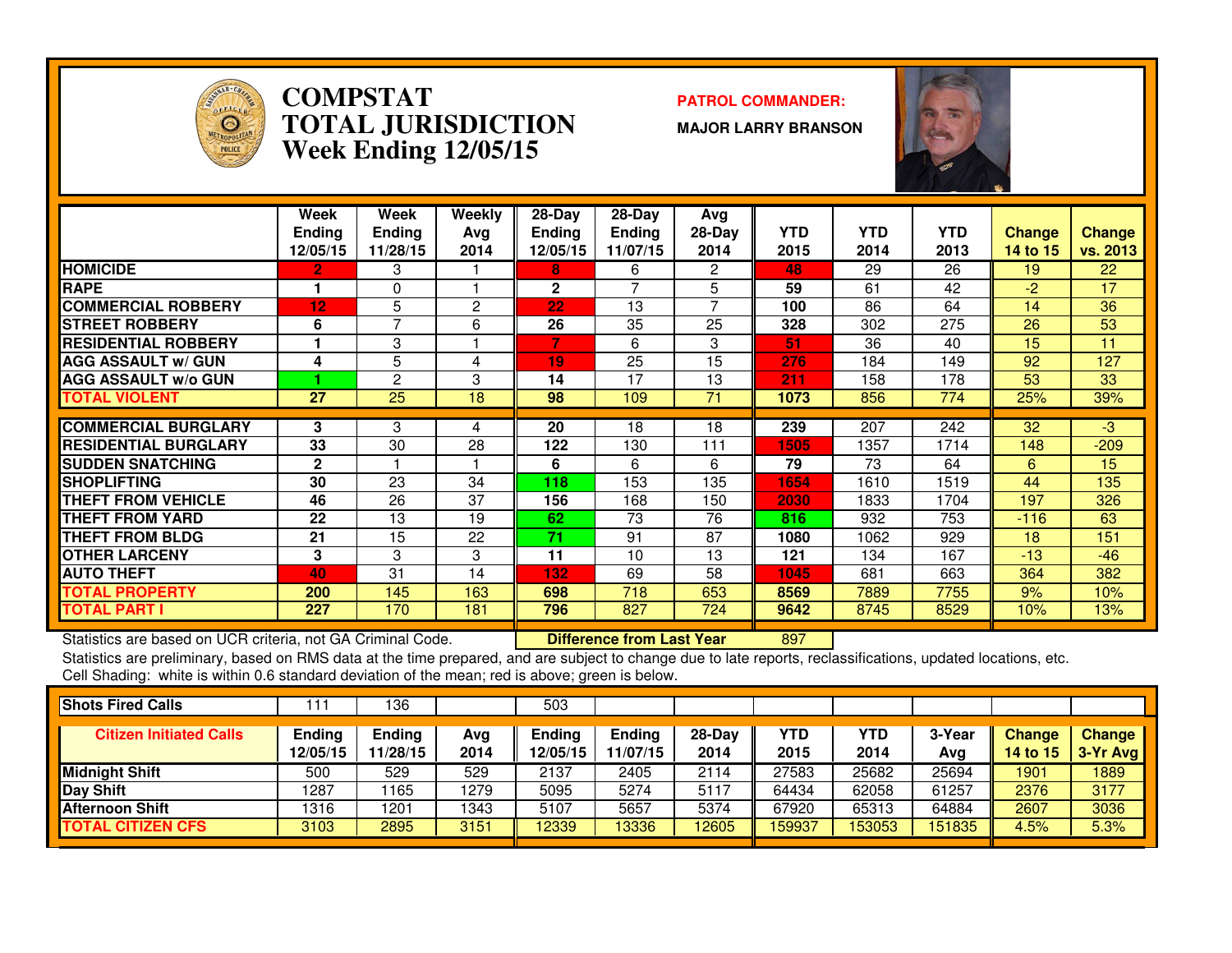

## **COMPSTAT PRECINCT COMMANDER: WEST CHATHAM PRECINCTWeek Ending 12/05/15**

**CAPT. CARL RAMEY**



|                             | Week           | Week           | <b>Weekly</b>  | $28-Day$                | 28-Day         | Avg          |            |                       |                |                |                 |
|-----------------------------|----------------|----------------|----------------|-------------------------|----------------|--------------|------------|-----------------------|----------------|----------------|-----------------|
|                             | <b>Ending</b>  | <b>Ending</b>  | Avg            | <b>Ending</b>           | Ending         | $28-Day$     | <b>YTD</b> | <b>YTD</b>            | <b>YTD</b>     | <b>Change</b>  | <b>Change</b>   |
|                             | 12/05/15       | 11/28/15       | 2014           | 12/05/15                | 11/07/15       | 2014         | 2015       | 2014                  | 2013           | 14 to 15       | <b>vs. 2013</b> |
| <b>HOMICIDE</b>             | 0              | 0              | $\Omega$       | 0                       | 4              | 0            | 4          | $\mathbf{2}^{\prime}$ | $\overline{2}$ | $\overline{2}$ | $\mathbf{2}$    |
| <b>RAPE</b>                 |                | $\Omega$       | $\Omega$       |                         |                |              | 17         | 11                    | 8              | 6              | 9               |
| <b>COMMERCIAL ROBBERY</b>   | 1              | 0              | $\Omega$       | 1                       | $\mathbf{2}$   |              | 15         | 16                    | 6              | $-1$           | 9               |
| <b>STREET ROBBERY</b>       | 0              |                |                | 2                       | 3              | 3            | 26         | 31                    | 26             | $-5$           | $\mathbf{0}$    |
| <b>RESIDENTIAL ROBBERY</b>  | $\mathbf{0}$   |                | $\Omega$       | 1                       |                |              | 8          | 13                    | $\overline{7}$ | $-5$           |                 |
| <b>AGG ASSAULT w/ GUN</b>   | $\bf{0}$       | $\Omega$       | $\Omega$       | $\overline{\mathbf{c}}$ | 3              |              | 25         | 16                    | 14             | 9              | 11              |
| <b>AGG ASSAULT w/o GUN</b>  | 0              | $\Omega$       | $\Omega$       | 0                       | 4              | $\mathbf{2}$ | 37         | 21                    | 32             | 16             | 5               |
| <b>TOTAL VIOLENT</b>        | $\overline{2}$ | $\overline{2}$ | $\overline{2}$ | $\overline{7}$          | 18             | 9            | 132        | 110                   | 95             | 20%            | 39%             |
| <b>COMMERCIAL BURGLARY</b>  |                | $\overline{2}$ |                | 9                       |                |              | 71         | 48                    | 30             | 23             | 41              |
|                             |                |                |                |                         |                | 4            |            |                       |                |                |                 |
| <b>RESIDENTIAL BURGLARY</b> | $\overline{7}$ | 10             | 5              | 36                      | 30             | 21           | 330        | 252                   | 297            | 78             | 33              |
| <b>SUDDEN SNATCHING</b>     | 0              | 0              | $\Omega$       | 0                       | $\Omega$       |              | 4          | 7                     | 2              | $-3$           | $\overline{2}$  |
| <b>SHOPLIFTING</b>          | 4              | 2              | 5              | 16                      | $\overline{7}$ | 19           | 188        | 227                   | 141            | $-39$          | 47              |
| <b>THEFT FROM VEHICLE</b>   | 11             | ⇁              | 6              | 50                      | 33             | 26           | 373        | 305                   | 251            | 68             | 122             |
| <b>THEFT FROM YARD</b>      | 9              |                | 3              | 13                      | 12             | 12           | 149        | 150                   | 96             | $-1$           | 53              |
| <b>THEFT FROM BLDG</b>      | 3              | 4              | 3              | 12                      | 11             | 13           | 194        | 166                   | 130            | 28             | 64              |
| <b>OTHER LARCENY</b>        | $\bf{0}$       | $\Omega$       |                | 3                       |                | 3            | 24         | 28                    | 15             | $-4$           | 9               |
| <b>AUTO THEFT</b>           | 19             | 11             | 3              | 53                      | 22             | 12           | 244        | 141                   | 108            | 103            | 136             |
| <b>TOTAL PROPERTY</b>       | 54             | 37             | 28             | 192                     | 123            | 111          | 1577       | 1324                  | 1070           | 19%            | 47%             |
| <b>TOTAL PART I</b>         | 56             | 39             | 30             | 199                     | 141            | 121          | 1709       | 1434                  | 1165           | 19%            | 47%             |

Statistics are based on UCR criteria, not GA Criminal Code. **Difference from Last Year** 

<sup>275</sup>

 Statistics are preliminary, based on RMS data at the time prepared, and are subject to change due to late reports, reclassifications, updated locations, etc.Cell Shading: white is within 0.6 standard deviation of the mean; red is above; green is below.

| <b>Shots Fired Calls</b>       |                                   |                                   |                       | 66                                    |                                       |                       |             |             |                      |                                  |                             |
|--------------------------------|-----------------------------------|-----------------------------------|-----------------------|---------------------------------------|---------------------------------------|-----------------------|-------------|-------------|----------------------|----------------------------------|-----------------------------|
| <b>Citizen Initiated Calls</b> | Week<br><b>Ending</b><br>12/05/15 | Week<br><b>Ending</b><br>11/28/15 | Weekly<br>Avg<br>2014 | $28-Dav$<br><b>Ending</b><br>12/05/15 | $28-Dav$<br><b>Ending</b><br>11/07/15 | Avg<br>28-Day<br>2014 | YTD<br>2015 | YTD<br>2014 | YTD<br>3-Year<br>Avg | <b>Change</b><br><b>14 to 15</b> | <b>Change</b><br>$3-Yr$ Avg |
| <b>Midnight Shift</b>          | 108                               | 98                                | 107                   | 449                                   | 497                                   | 429                   | 5496        | 5210        | 5132                 | 286                              | 364                         |
| <b>Day Shift</b>               | 326                               | 276                               | 264                   | 196                                   | 1061                                  | 1055                  | 13676       | 12759       | 12710                | 917                              | 966                         |
| <b>Afternoon Shift</b>         | 287                               | 264                               | 279                   | 146                                   | 1199                                  | 1115                  | 14202       | 13524       | 13416                | 678                              | 786                         |
| <b>TOTAL CITIZEN CFS</b>       | 721                               | 721                               | 650                   | 2791                                  | 2757                                  | 2599                  | 33374       | 31493       | 31259                | 6.0%                             | 6.8%                        |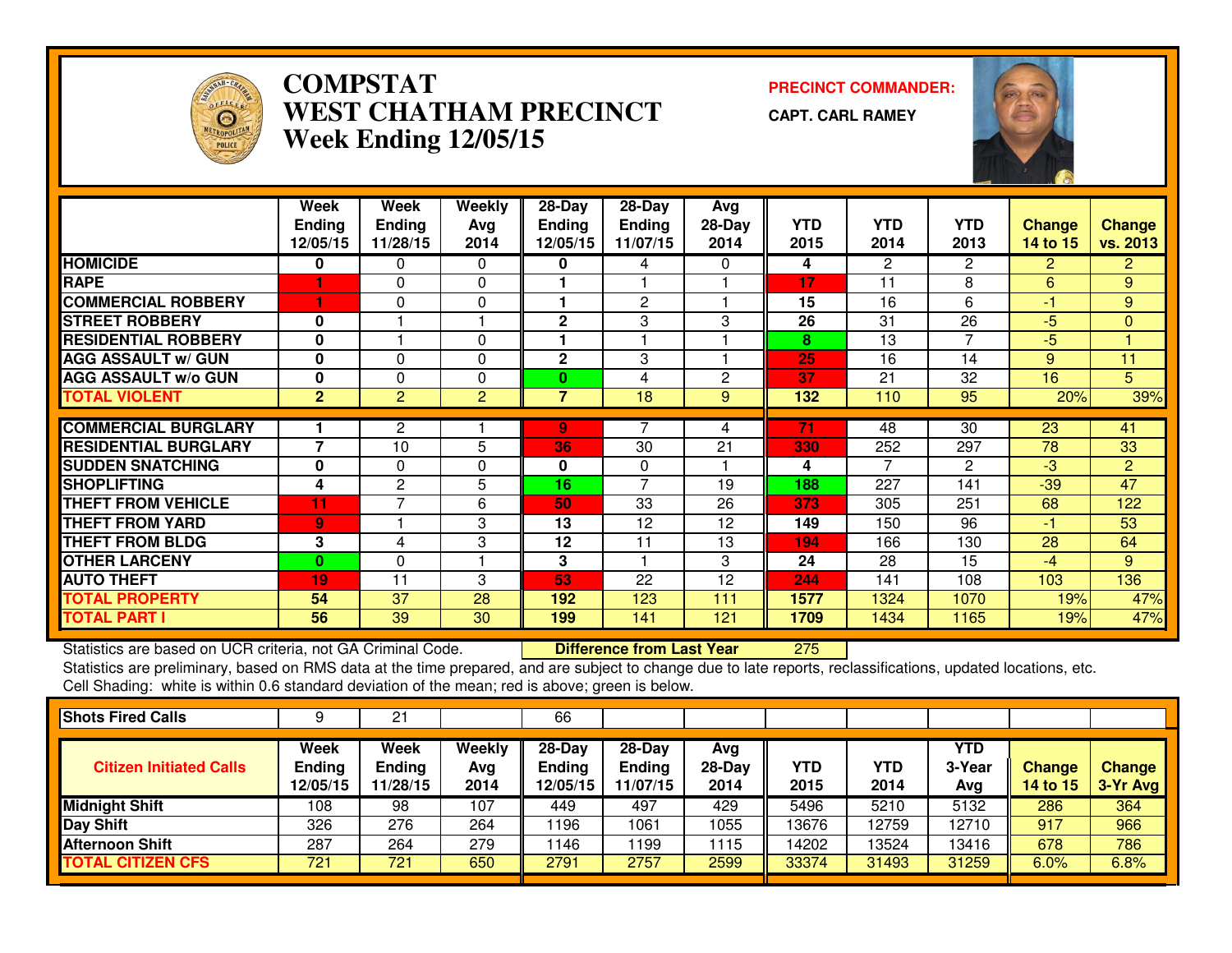

## **COMPSTAT PRECINCT COMMANDER: DOWNTOWN PRECINCTWeek Ending 12/05/15**

**CAPT. Ben Herron**

-34



|                             | Week           | <b>Week</b>    | <b>Weekly</b> | 28-Day        | 28-Day         | <b>Avg</b>     |      |            |            |                |                |
|-----------------------------|----------------|----------------|---------------|---------------|----------------|----------------|------|------------|------------|----------------|----------------|
|                             | <b>Ending</b>  | <b>Ending</b>  | Avg           | <b>Ending</b> | <b>Ending</b>  | $28-Day$       | YTD  | <b>YTD</b> | <b>YTD</b> | <b>Change</b>  | <b>Change</b>  |
|                             | 12/05/15       | 11/28/15       | 2014          | 12/05/15      | 11/07/15       | 2014           | 2015 | 2014       | 2013       | 14 to 15       | vs. 2013       |
| <b>HOMICIDE</b>             | $\bf{0}$       |                | $\Omega$      | 2.            | $\overline{2}$ |                | 9    | 5          | 9          | 4              | 0              |
| <b>RAPE</b>                 | 0              | 0              | $\Omega$      | 0             | 4              |                | 16   | 13         | 9          | 3              | $\overline{7}$ |
| <b>COMMERCIAL ROBBERY</b>   | $\mathbf{0}$   | $\Omega$       | $\Omega$      | 0             | $\overline{2}$ |                | 11   |            | 11         | 4              | 0              |
| <b>STREET ROBBERY</b>       |                | 3              | 2             | 7             | 12             |                | 109  | 83         | 102        | 26             | $\overline{7}$ |
| <b>RESIDENTIAL ROBBERY</b>  | $\mathbf{0}$   | $\Omega$       | $\Omega$      | 1             | 2              | $\Omega$       | 9    | 3          | 8          | 6              |                |
| <b>AGG ASSAULT W/ GUN</b>   | $\bf{0}$       | $\Omega$       |               | $\mathbf 2$   | 4              | 3              | 50   | 38         | 33         | 12             | 17             |
| <b>AGG ASSAULT w/o GUN</b>  |                | 0              |               | 3             | 4              | 3              | 45   | 37         | 45         | 8              | $\Omega$       |
| <b>TOTAL VIOLENT</b>        | $\overline{2}$ | 4              | 4             | 15            | 30             | 16             | 249  | 186        | 217        | 34%            | 15%            |
| <b>COMMERCIAL BURGLARY</b>  | 0              | 0              |               |               |                | 3              | 26   | 41         | 33         | $-15$          | $-7$           |
|                             |                |                |               |               |                |                |      |            |            | $\overline{7}$ |                |
| <b>RESIDENTIAL BURGLARY</b> |                | 3              | 3             | 10            | 10             | 11             | 132  | 125        | 158        |                | $-26$          |
| <b>SUDDEN SNATCHING</b>     | $\bf{0}$       | $\Omega$       |               |               | 5              | $\overline{2}$ | 36   | 29         | 30         | $\overline{7}$ | 6              |
| <b>SHOPLIFTING</b>          |                |                | 4             | 5.            | 25             | 18             | 236  | 217        | 204        | 19             | 32             |
| <b>THEFT FROM VEHICLE</b>   | 13             | $\overline{ }$ | 9             | 28            | 35             | 36             | 380  | 457        | 348        | $-77$          | 32             |
| <b>THEFT FROM YARD</b>      | 3              | 3              | 5             | 16            | 16             | 21             | 210  | 257        | 223        | $-47$          | $-13$          |
| <b>THEFT FROM BLDG</b>      | 7              | $\mathbf{2}$   | 5             | 21            | 20             | 21             | 211  | 260        | 180        | $-49$          | 31             |
| <b>OTHER LARCENY</b>        |                |                |               | 2             |                | 2              | 19   | 27         | 39         | $-8$           | $-20$          |
| <b>AUTO THEFT</b>           | 7              | 5              | 3             | 24            | 13             | 11             | 195  | 129        | 111        | 66             | 84             |
| <b>TOTAL PROPERTY</b>       | 33             | 22             | 31            | 108           | 126            | 125            | 1445 | 1542       | 1326       | $-6%$          | 9%             |
| <b>TOTAL PART I</b>         | 35             | 26             | 35            | 123           | 156            | 141            | 1694 | 1728       | 1543       | $-2%$          | 10%            |

Statistics are based on UCR criteria, not GA Criminal Code. **Difference from Last Year** 

 Statistics are preliminary, based on RMS data at the time prepared, and are subject to change due to late reports, reclassifications, updated locations, etc.Cell Shading: white is within 0.6 standard deviation of the mean; red is above; green is below.

| <b>Shots Fired Calls</b>       | 10                                | 20                                |                       | 74                                  |                                       |                         |             |             |                             |                           |                           |
|--------------------------------|-----------------------------------|-----------------------------------|-----------------------|-------------------------------------|---------------------------------------|-------------------------|-------------|-------------|-----------------------------|---------------------------|---------------------------|
| <b>Citizen Initiated Calls</b> | Week<br><b>Ending</b><br>12/05/15 | Week<br><b>Ending</b><br>11/28/15 | Weekly<br>Avg<br>2014 | 28-Day<br><b>Ending</b><br>12/05/15 | $28-Dav$<br><b>Ending</b><br>11/07/15 | Avg<br>$28-Day$<br>2014 | YTD<br>2015 | YTD<br>2014 | <b>YTD</b><br>3-Year<br>Avg | <b>Change</b><br>14 to 15 | <b>Change</b><br>3-Yr Avg |
| <b>Midnight Shift</b>          | 90                                |                                   | 114                   | 419                                 | 532                                   | 457                     | 5891        | 5586        | 5567                        | 305                       | 324                       |
| <b>Day Shift</b>               | 203                               | 196                               | 223                   | 810                                 | 949                                   | 891                     | 11411       | 10865       | 10807                       | 546                       | 604                       |
| <b>Afternoon Shift</b>         | 210                               | 213                               | 244                   | 846                                 | 1026                                  | 976                     | 12285       | 1964        | 11774                       | 321                       | 511                       |
| <b>TOTAL CITIZEN CFS</b>       | 503                               | 526                               | 581                   | 2075                                | 2507                                  | 2324                    | 29587       | 28415       | 28148                       | 4.1%                      | 5.1%                      |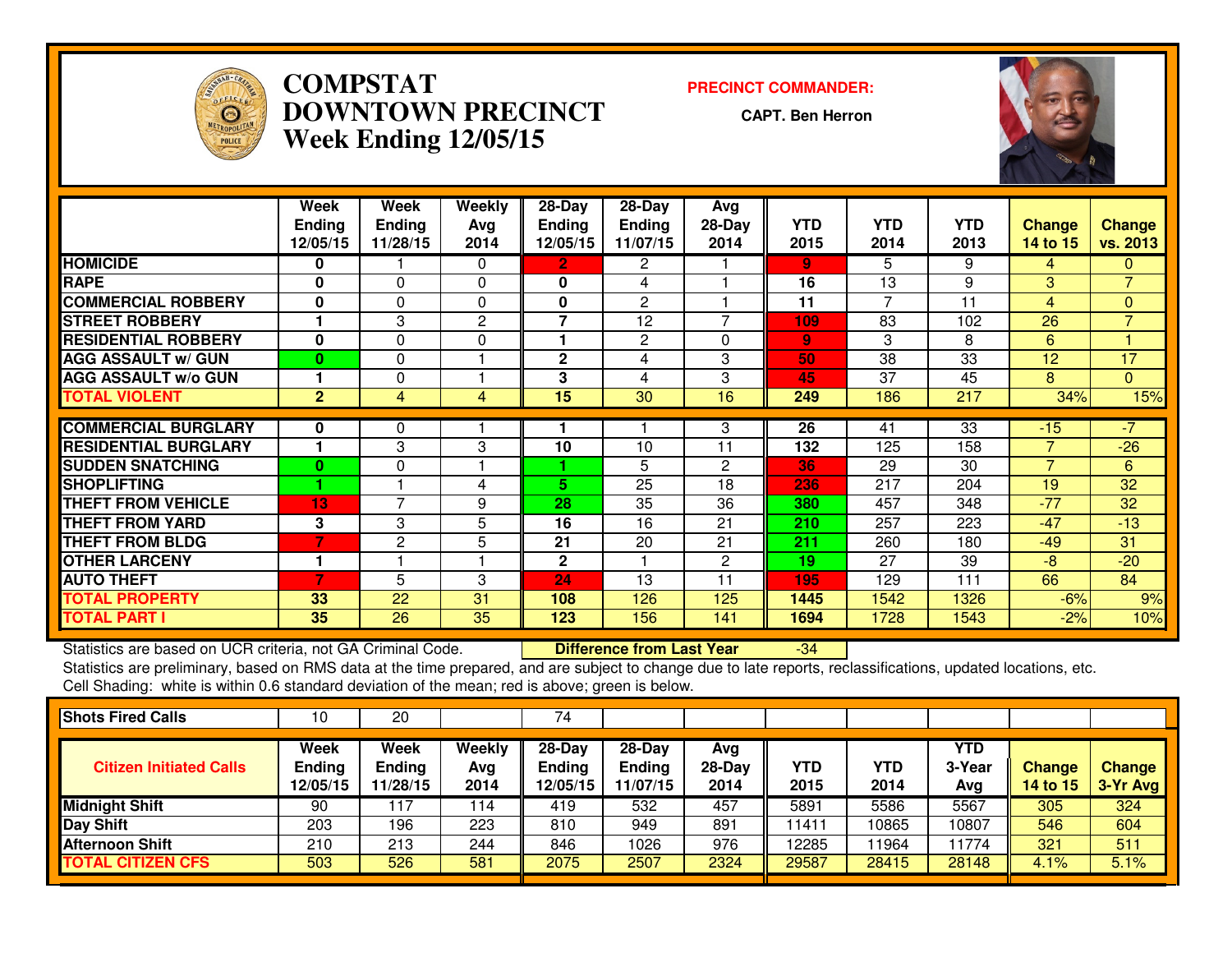

# **COMPSTAT PRECINCT COMMANDER: CENTRAL PRECINCT CAPT. DEVONN ADAMSWeek Ending 12/05/15**



|                             | Week           | Week          | Weekly         | 28-Day        | 28-Day        | Avg          |            |            |            |                |                |
|-----------------------------|----------------|---------------|----------------|---------------|---------------|--------------|------------|------------|------------|----------------|----------------|
|                             | <b>Ending</b>  | <b>Ending</b> | Avg            | <b>Ending</b> | <b>Ending</b> | $28-Day$     | <b>YTD</b> | <b>YTD</b> | <b>YTD</b> | <b>Change</b>  | <b>Change</b>  |
|                             | 12/05/15       | 11/28/15      | 2014           | 12/05/15      | 11/07/15      | 2014         | 2015       | 2014       | 2013       | 14 to 15       | vs. 2013       |
| <b>HOMICIDE</b>             |                | 0             | $\Omega$       | 37            | 0             |              | 16         | 14         | 9          | $\overline{2}$ | 7.             |
| <b>RAPE</b>                 | $\bf{0}$       | $\Omega$      | $\Omega$       |               | $\Omega$      |              | 9          | 12         | 6          | $-3$           | 3              |
| <b>COMMERCIAL ROBBERY</b>   | $\overline{4}$ | 2             | 0              | 6             | 2             |              | 18         | 15         | 13         | 3              | 5              |
| <b>STREET ROBBERY</b>       | 3              | 0             | 2              | 9             | 12            | 8            | 93         | 98         | 66         | $-5$           | 27             |
| <b>RESIDENTIAL ROBBERY</b>  | 0              | $\mathbf{2}$  | 0              | 3             |               | 0            | 11         | 3          | 6          | 8              | 5 <sup>5</sup> |
| <b>AGG ASSAULT w/ GUN</b>   | $\overline{2}$ | 3             | $\overline{2}$ | 8             | 6             | 6            | 99         | 73         | 50         | 26             | 49             |
| <b>AGG ASSAULT w/o GUN</b>  | 0              |               |                | 5             | 3             | 3            | 54         | 41         | 48         | 13             | 6              |
| <b>TOTAL VIOLENT</b>        | 10             | 8             | 5              | 35            | 24            | 21           | 300        | 256        | 198        | 17%            | 52%            |
|                             |                |               |                |               |               |              |            |            |            |                |                |
| <b>COMMERCIAL BURGLARY</b>  | $\mathbf{2}$   | 0             |                |               | 3             | 4            | 64         | 43         | 84         | 21             | $-20$          |
| <b>RESIDENTIAL BURGLARY</b> | 13             | 5             | 9              | 28            | 27            | 34           | 386        | 420        | 441        | $-34$          | $-55$          |
| <b>SUDDEN SNATCHING</b>     | 1              | 0             | 0              |               |               |              | 13         | 16         | 12         | $-3$           |                |
| <b>SHOPLIFTING</b>          | $\mathbf{2}$   | 4             | 2              | 6             | 14            | 8            | 95         | 95         | 93         | $\Omega$       | $\overline{2}$ |
| <b>THEFT FROM VEHICLE</b>   | 9              | 5             | 9              | 31            | 29            | 36           | 538        | 434        | 430        | 104            | 108            |
| <b>THEFT FROM YARD</b>      | 5              | 2             | 5              | 15            | 18            | 20           | 188        | 245        | 208        | $-57$          | $-20$          |
| <b>THEFT FROM BLDG</b>      | $\overline{2}$ | 3             | 4              | 12            | 16            | 18           | 203        | 223        | 195        | $-20$          | 8              |
| <b>OTHER LARCENY</b>        |                |               |                | 3             | 4             | $\mathbf{2}$ | 36         | 20         | 32         | 16             | $\overline{4}$ |
| <b>AUTO THEFT</b>           | 5              | 8             | 4              | 24            | 5             | 17           | 249        | 205        | 201        | 44             | 48             |
| <b>TOTAL PROPERTY</b>       | 40             | 28            | 35             | 127           | 117           | 141          | 1772       | 1701       | 1696       | 4%             | 4%             |
| <b>TOTAL PART I</b>         | 50             | 36            | 40             | 162           | 141           | 162          | 2072       | 1957       | 1894       | 6%             | 9%             |

Statistics are based on UCR criteria, not GA Criminal Code. **Difference from Last Year** 

<sup>115</sup>

 Statistics are preliminary, based on RMS data at the time prepared, and are subject to change due to late reports, reclassifications, updated locations, etc.Cell Shading: white is within 0.6 standard deviation of the mean; red is above; green is below.

| <b>Shots Fired Calls</b>       | 41                                | 41                                |                       | 77ء                                   |                                         |                         |             |             |                             |                                  |                           |
|--------------------------------|-----------------------------------|-----------------------------------|-----------------------|---------------------------------------|-----------------------------------------|-------------------------|-------------|-------------|-----------------------------|----------------------------------|---------------------------|
| <b>Citizen Initiated Calls</b> | Week<br><b>Ending</b><br>12/05/15 | Week<br><b>Ending</b><br>11/28/15 | Weekly<br>Avg<br>2014 | $28-Dav$<br><b>Ending</b><br>12/05/15 | $28 - Day$<br><b>Ending</b><br>11/07/15 | Avg<br>$28-Day$<br>2014 | YTD<br>2015 | YTD<br>2014 | <b>YTD</b><br>3-Year<br>Avg | <b>Change</b><br><b>14 to 15</b> | <b>Change</b><br>3-Yr Avg |
| <b>Midnight Shift</b>          | 136                               | 101                               | 116                   | 487                                   | 492                                     | 463                     | 6129        | 5591        | 5619                        | 538                              | 510                       |
| Day Shift                      | 255                               | 239                               | 268                   | 1044                                  | 1095                                    | 1074                    | 13243       | 13018       | 12437                       | 225                              | 806                       |
| <b>Afternoon Shift</b>         | 277                               | 268                               | 274                   | 1091                                  | 136                                     | 1098                    | 14196       | 13302       | 13408                       | 894                              | 788                       |
| <b>TOTAL CITIZEN CFS</b>       | 668                               | 608                               | 659                   | 2622                                  | 2723                                    | 2635                    | 33568       | 31911       | 31464                       | 5.2%                             | 6.7%                      |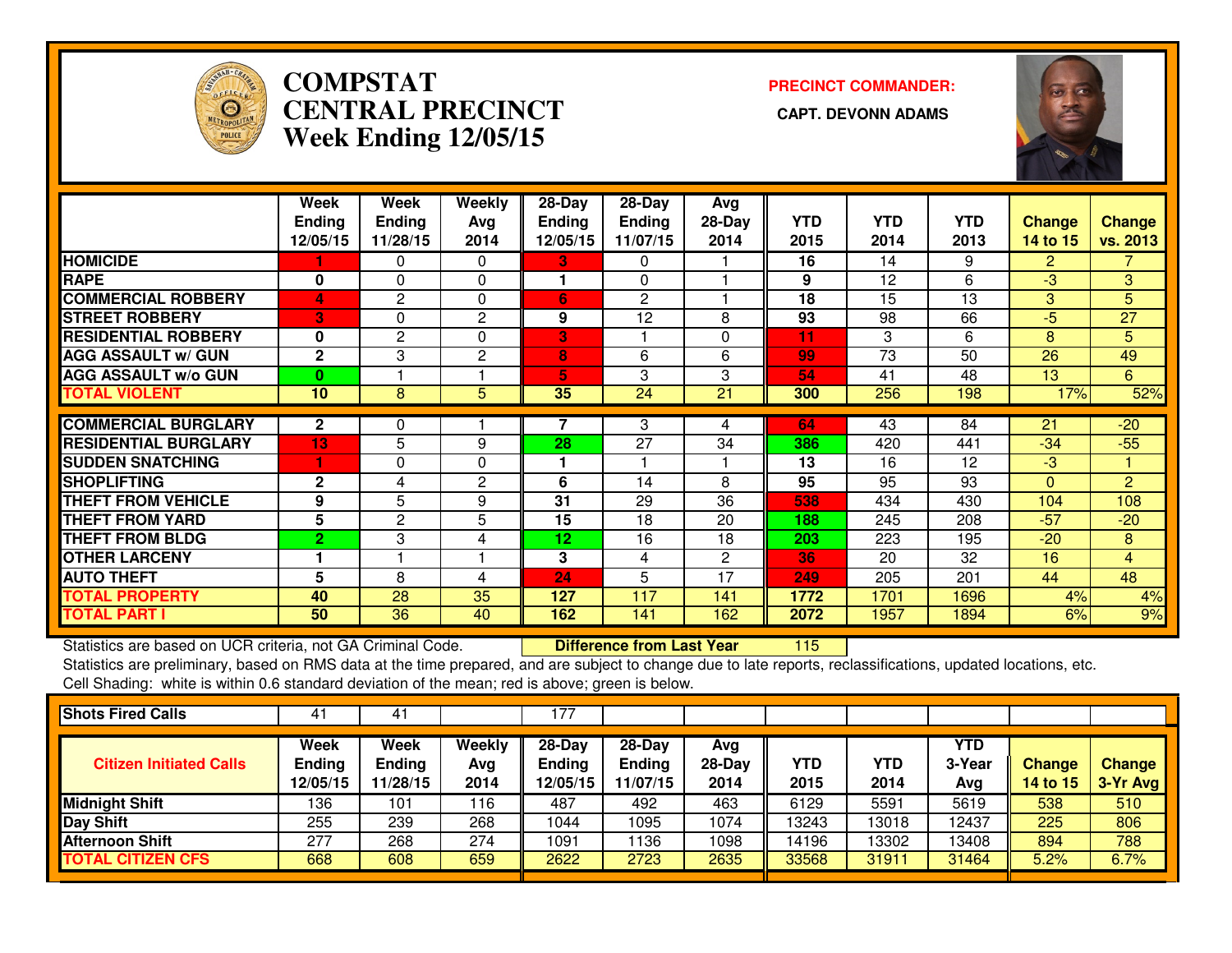

#### **COMPSTAT PRECINCT COMMANDER: SOUTHSIDE PRECINCT CAPT. TERRY SHOOPWeek Ending 12/05/15**



|                             | <b>Week</b><br>Ending<br>12/05/15 | Week<br><b>Ending</b><br>11/28/15 | Weekly<br>Ava<br>2014 | $28 - Day$<br><b>Ending</b><br>12/05/15 | $28-Day$<br><b>Ending</b><br>11/07/15 | Avg<br>$28-Day$<br>2014 | <b>YTD</b><br>2015 | <b>YTD</b><br>2014 | <b>YTD</b><br>2013 | <b>Change</b><br><b>14 to 15</b> | <b>Change</b><br>vs. 2013 |
|-----------------------------|-----------------------------------|-----------------------------------|-----------------------|-----------------------------------------|---------------------------------------|-------------------------|--------------------|--------------------|--------------------|----------------------------------|---------------------------|
| <b>HOMICIDE</b>             | 0                                 |                                   | 0                     |                                         | 0                                     | 0                       |                    | 2                  | 4                  | 5.                               | 3.                        |
| <b>RAPE</b>                 | $\bf{0}$                          | $\Omega$                          | $\Omega$              | 0                                       | 2                                     |                         | 8                  | 10                 | 11                 | $-2$                             | $-3$                      |
| <b>COMMERCIAL ROBBERY</b>   | 5                                 | 3                                 | -1                    | 11                                      | $\overline{c}$                        | 3                       | 24                 | 33                 | 21                 | -9                               | 3                         |
| <b>STREET ROBBERY</b>       | $\bf{0}$                          |                                   | н                     | $\mathbf{2}$                            | 3                                     | 4                       | 40                 | 48                 | 32                 | $-8$                             | 8                         |
| <b>RESIDENTIAL ROBBERY</b>  | $\mathbf 0$                       | $\Omega$                          | 0                     |                                         |                                       |                         | 14                 | 11                 | 9                  | 3                                | 5                         |
| <b>AGG ASSAULT w/ GUN</b>   | $\bf{0}$                          |                                   | 0                     |                                         | 3                                     |                         | 29                 | 13                 | 15                 | 16                               | 14                        |
| <b>AGG ASSAULT w/o GUN</b>  | 0                                 | 0                                 | 0                     |                                         | $\overline{2}$                        | 2                       | 27                 | 20                 | 24                 |                                  | 3                         |
| <b>TOTAL VIOLENT</b>        | 5                                 | 6                                 | 3                     | 17                                      | 13                                    | 11                      | 149                | 137                | 116                | 9%                               | 28%                       |
| <b>COMMERCIAL BURGLARY</b>  | 0                                 |                                   |                       | $\mathbf{2}$                            | 3                                     | 3                       | 50                 | 38                 | 51                 | 12                               |                           |
| <b>RESIDENTIAL BURGLARY</b> | 4                                 | 6                                 | 5                     | 20                                      | 27                                    | 18                      | 294                | 220                | 371                | 74                               | $-77$                     |
| <b>SUDDEN SNATCHING</b>     | $\bf{0}$                          |                                   | $\Omega$              | 3                                       | 0                                     |                         | 15                 | 11                 | 12                 | 4                                | 3                         |
| <b>SHOPLIFTING</b>          | 20                                | 13                                | 13                    | 69                                      | 60                                    | 51                      | 694                | 605                | 694                | 89                               | 0                         |
| <b>THEFT FROM VEHICLE</b>   | 12                                | 5                                 | 7                     | 29                                      | 30                                    | 27                      | 384                | 338                | 323                | 46                               | 61                        |
| <b>THEFT FROM YARD</b>      | $\mathbf{2}$                      | 5                                 | 2                     | 11                                      | 11                                    | 9                       | 115                | 109                | 104                | 6                                | 11                        |
| <b>THEFT FROM BLDG</b>      | 6                                 | 5                                 | 4                     | 15                                      | 22                                    | 17                      | 239                | 209                | 238                | 30                               |                           |
| <b>OTHER LARCENY</b>        | $\mathbf 0$                       |                                   | ۴                     |                                         | $\overline{2}$                        | 2                       | 21                 | 28                 | 43                 | $-7$                             | $-22$                     |
| <b>AUTO THEFT</b>           | 3                                 | 3                                 | $\overline{2}$        | 15                                      | 13                                    | 8                       | 186                | 89                 | 105                | 97                               | 81                        |
| <b>TOTAL PROPERTY</b>       | 47                                | 40                                | 34                    | 165                                     | 168                                   | 136                     | 1998               | 1647               | 1941               | 21%                              | 3%                        |
| <b>TOTAL PART I</b>         | 52                                | 46                                | 37                    | 182                                     | 181                                   | 148                     | 2147               | 1784               | 2057               | 20%                              | 4%                        |

Statistics are based on UCR criteria, not GA Criminal Code. **Difference from Last Year** 

Statistics are based on UCR criteria, not GA Criminal Code. **[20] Difference from Last Year [363] [20] Statistics**<br>Statistics are preliminary, based on RMS data at the time prepared, and are subject to change due to late r Cell Shading: white is within 0.6 standard deviation of the mean; red is above; green is below.

| <b>Shots Fired Calls</b>       |                                   | 13                                |                              | 49                                    |                                       |                         |             |             |                      |                           |                             |
|--------------------------------|-----------------------------------|-----------------------------------|------------------------------|---------------------------------------|---------------------------------------|-------------------------|-------------|-------------|----------------------|---------------------------|-----------------------------|
| <b>Citizen Initiated Calls</b> | <b>Week</b><br>Ending<br>12/05/15 | Week<br><b>Ending</b><br>11/28/15 | <b>Weekly</b><br>Avg<br>2014 | $28-Dav$<br><b>Ending</b><br>12/05/15 | $28-Dav$<br><b>Ending</b><br>11/07/15 | Avg<br>$28-Day$<br>2014 | YTD<br>2015 | YTD<br>2014 | YTD<br>3-Year<br>Avg | <b>Change</b><br>14 to 15 | <b>Change</b><br>$3-Yr$ Avg |
| <b>Midnight Shift</b>          | 74                                | 93                                | 91                           | 345                                   | 432                                   | 363                     | 4847        | 4399        | 4460                 | 448                       | 387                         |
| Day Shift                      | 248                               | 215                               | 259                          | 1002                                  | 1087                                  | 1038                    | 13244       | 12595       | 12437                | 649                       | 807                         |
| <b>Afternoon Shift</b>         | 246                               | 206                               | 259                          | 935                                   | 1070                                  | 1034                    | 12942       | 12490       | 12394                | 452                       | 548                         |
| <b>TOTAL CITIZEN CFS</b>       | 568                               | 514                               | 609                          | 2282                                  | 2589                                  | 2435                    | 31033       | 29484       | 29290                | 5.3%                      | 5.9%                        |